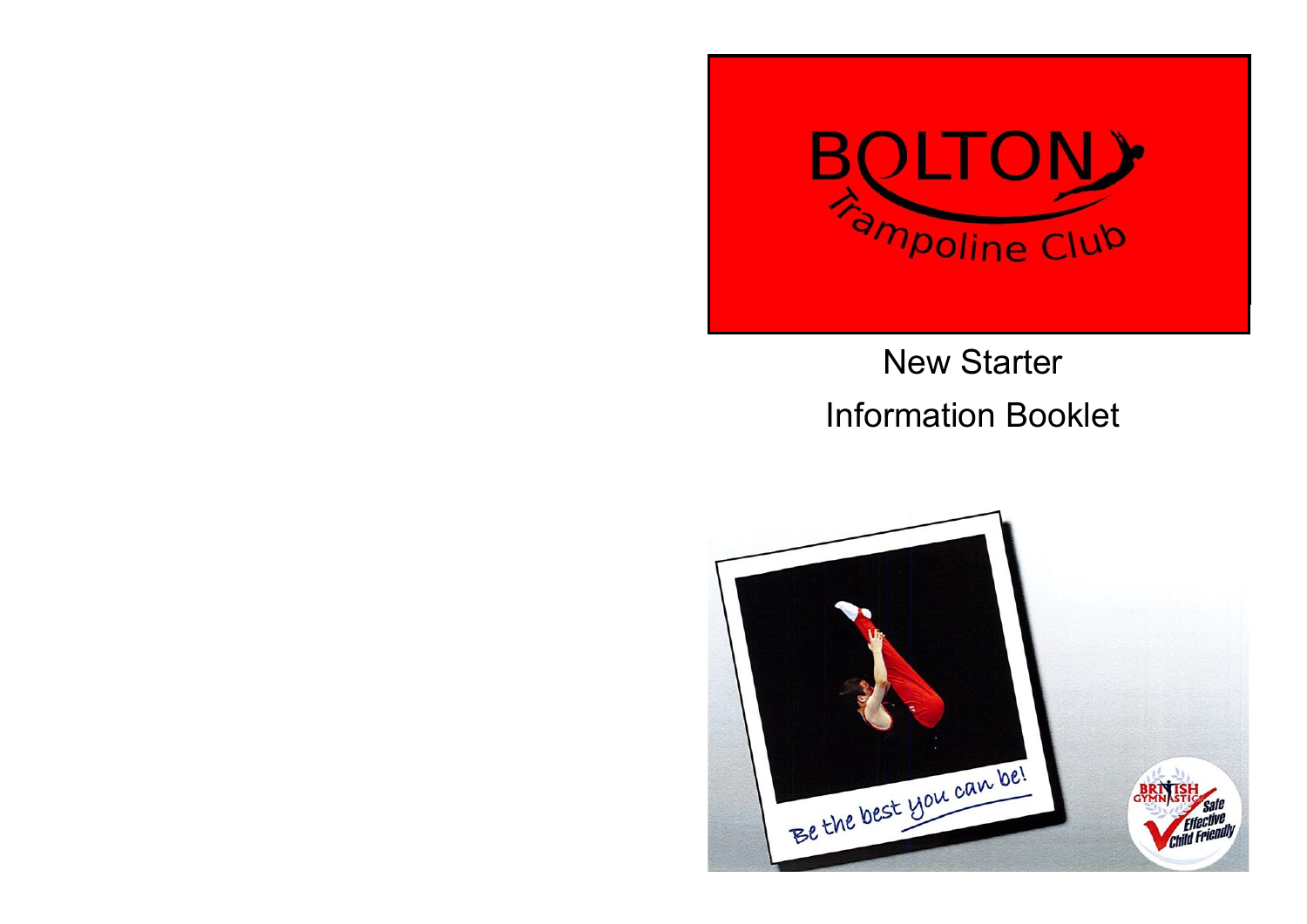#### **Payment Details**

We are delighted that you have decided to continue to be a member of our club. Please see below for details of lessons and payments.

Name of member  $\blacksquare$ 

Day of lesson **Day of Lesson Day of Lesson** 

Start Date

You have been provided with a copy of the Club Handbook which includes the club code of conduct. This explains what you can expect from us as a club, what we expect from you as a parent and from your child as a participant.

There is a Registration and Participation Agreement which must be completed and signed. It must be returned to one of our coaches before you can begin your next session.

You will need to set up a go cardless direct debit. This will come through as an email link and will be for paying monthly fees and annual Bolton Trampoline Club membership. The club membership (£12) will be debited from your account immediately and then will be collected on the 31st January each year.

Monthly fees are  $f$  and are paid a month in advance. These will be debited from your account on the **20th of every month**. Please be aware that the direct debit can take up to five working days to leave your account.

You will then need to pay via bank transfer for the sessions in between the free trial and the start of your direct debit payments.

You will receive an email from our administrator to inform you of the amount to be transferred and the bank details that you will require to make the transfer.

Please include your child/children' s name and session day and time as a reference for the payment in order for us to check our accounts.

Monthly direct debits have been calculated to include the late notice cancellation of two sessions per year, closure for two weeks at Christmas and additional Bank Holidays

**If you wish to leave your lesson, you are required to give a notice period of at least one month in writing or by email: chair@boltontrampolineclub.co.uk**

We are affiliated to British Gymnastics as a club. We require all members to also be members of British Gymnastics**.** 

**It is your responsibility to register each participant with British Gymnastics membership through**  [www.british-gymnastics.org](http://www.british-gymnastics.org)

Please link your child to Bolton Trampoline Club so that we care able to see their membership.

If you have any further questions or difficulties, please do not hesitate to contact your coach.

**Bolton Trampoline Club Coaches and Committee**

### BOLTON TRAMPOLINE CLUB

### **CODE OF CONDUCT**

#### **Bolton Trampoline Club consent form (use of images and/or words)**

In order for Bolton Trampoline Club to comply with data protection regulations, it is necessary to obtain your written consent to use your image or words for the purpose of promoting the club. You should only agree to Bolton Trampoline Club using your photograph, film or words if you feel completely happy to do so. You should not sign this consent form if you feel under any pressure or obligation to do so.

#### **How we may use your photograph, film and words:**

Bolton Trampoline Club may use your photograph, film and words for the purposes of promotion, education and development of the club/sport e.g. to publicise events, in newspaper articles, magazines and other media such as websites, information leaflets, electronic newsletters and presentations.

#### **What if I change my mind?**

Once an article or image is published and in circulation (e.g. newsletters, website images) it can be copied and used by others. However, you can contact Bolton Trampoline Club at any point and ask us not to use your image or words for any new purposes. We will comply with this request and will also do our best to stop others using your image or words, although we cannot guarantee this. Please note that we will be unable to remove images that have already been used in publications or publicity material.

#### *How long will the club retain my images?*

*If you do not withdraw your consent, we will retain any images for three years. After three years, images will be reviewed and will be deleted unless they are considered to be of historical importance to the club and are retained as part of the club's archive.* 

NAME: …………………………………………………………………………. DOB: …………………………….

(Person in photograph/film)

ADDRESS: ………………………………………………………………………….……………………………………………………………….

EMAIL: ………………………………………………………………………………………………………………..

TELEPHONE NUMBER: …….………………………………………………………………………………………

 $\Box$  I consent to Bolton Trampoline Club using my image and words. to promote the club on the website, social media and approved publications

□ I consent for my image to be shared with British Gymnastics for the purposes of promoting the sport

☐ I consent for my image to be shared with Bolton Trampoline Club to promote the club on the website, social media and approved publications

DATED: ………………………………………………………….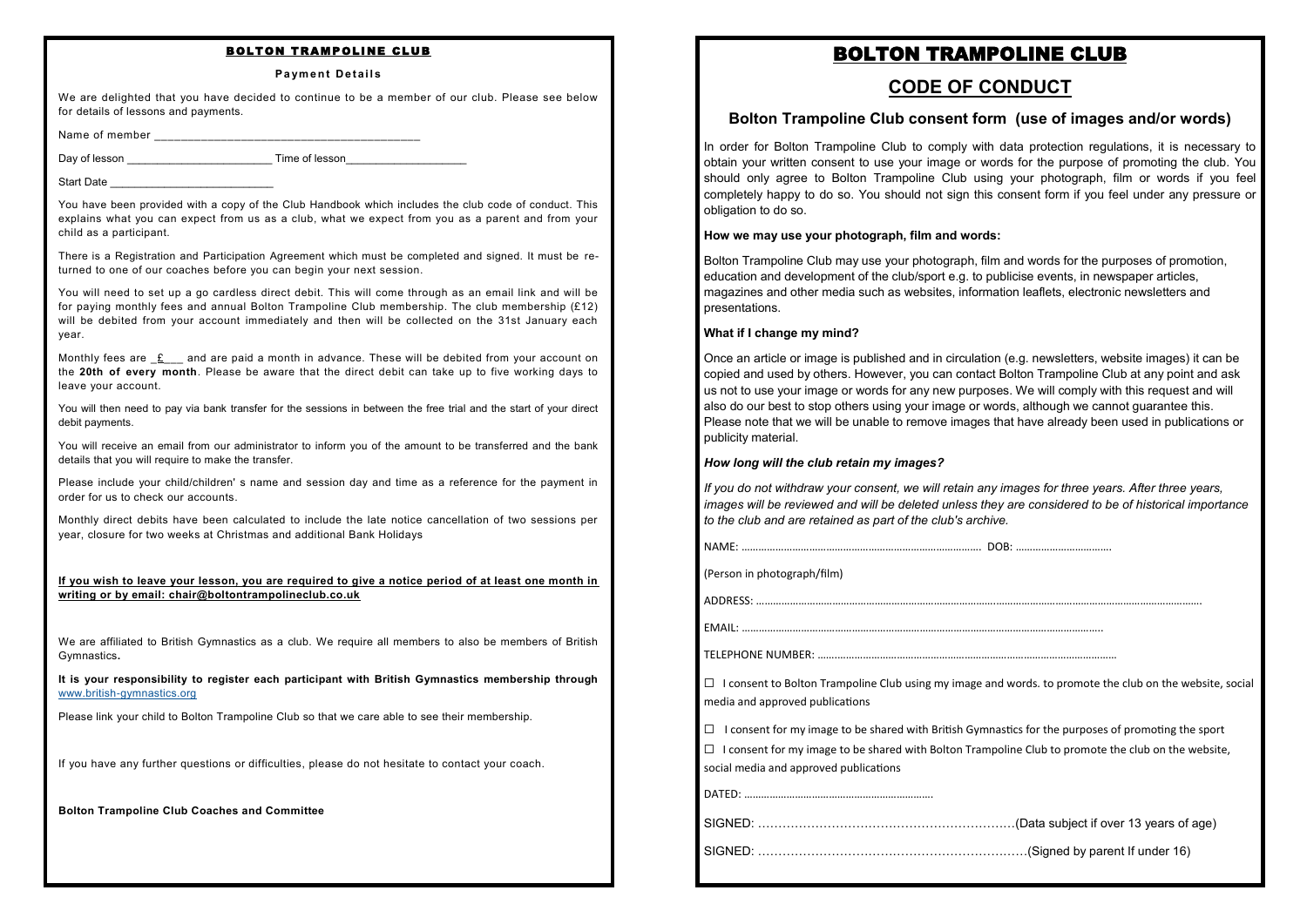### **CODE OF CONDUCT**

On behalf of Bolton Trampoline Club we are pleased to welcome you/your child as a new member.

The aim of the club is to provide a safe, effective and child friendly environment in which the members can participate in trampolining activities under the guidance of appropriately qualified coaches.

We operate an open philosophy and welcome the support of parents or guardians. Wherever possible we will enable you to observe training sessions provided that it does not contravene our Health and Safety regulations. We also encourage and value parental involvement in the club.

The members of the club are organised into groups according to their age, gender, ability, experience and individual needs. Coaches will be pleased to discuss the training programmes and your child's needs with you. We provide a child/member centred, coach led programme and will endeavour to help you/ your child develop to the optimum level of performance.

Our coaches are all British Gymnastics qualified coaches at the appropriate level and have been screened for their suitability to work with children. A Welfare Officer has been appointed by the club to deal with any safety issues [\(welfare@boltontrampoliningclub.co.uk\).](mailto:welfare@boltontrampoliningclub.co.uk)

Arrangements should be made to escort your child to and from training sessions and events. We would appreciate your child arriving and being collected promptly. For members under the age of 8 we ask an adult stays in the building, for those aged 8-16 an adult must collect them from the hall at the end of the session.

Participants are required to be appropriately dressed in gymnastic/trampolining attire. Sensitive discretion within the bounds of reasonable safety will be shown in particular circumstances. The club has adopted the British Gymnastics policies for Child Protection, Equity and Codes of Conduct. All officials, coaches, members and parents must adhere to these policies.

The annual registration fee does not include membership of British Gymnastics, this must be registered seperately by each individual or parent. This encompasses appropriate insurance for participants and the club.

We would be grateful if you complete the attached club registration form and return it together with any fees to the coach responsible for your session.

Bolton Trampoline Club Committee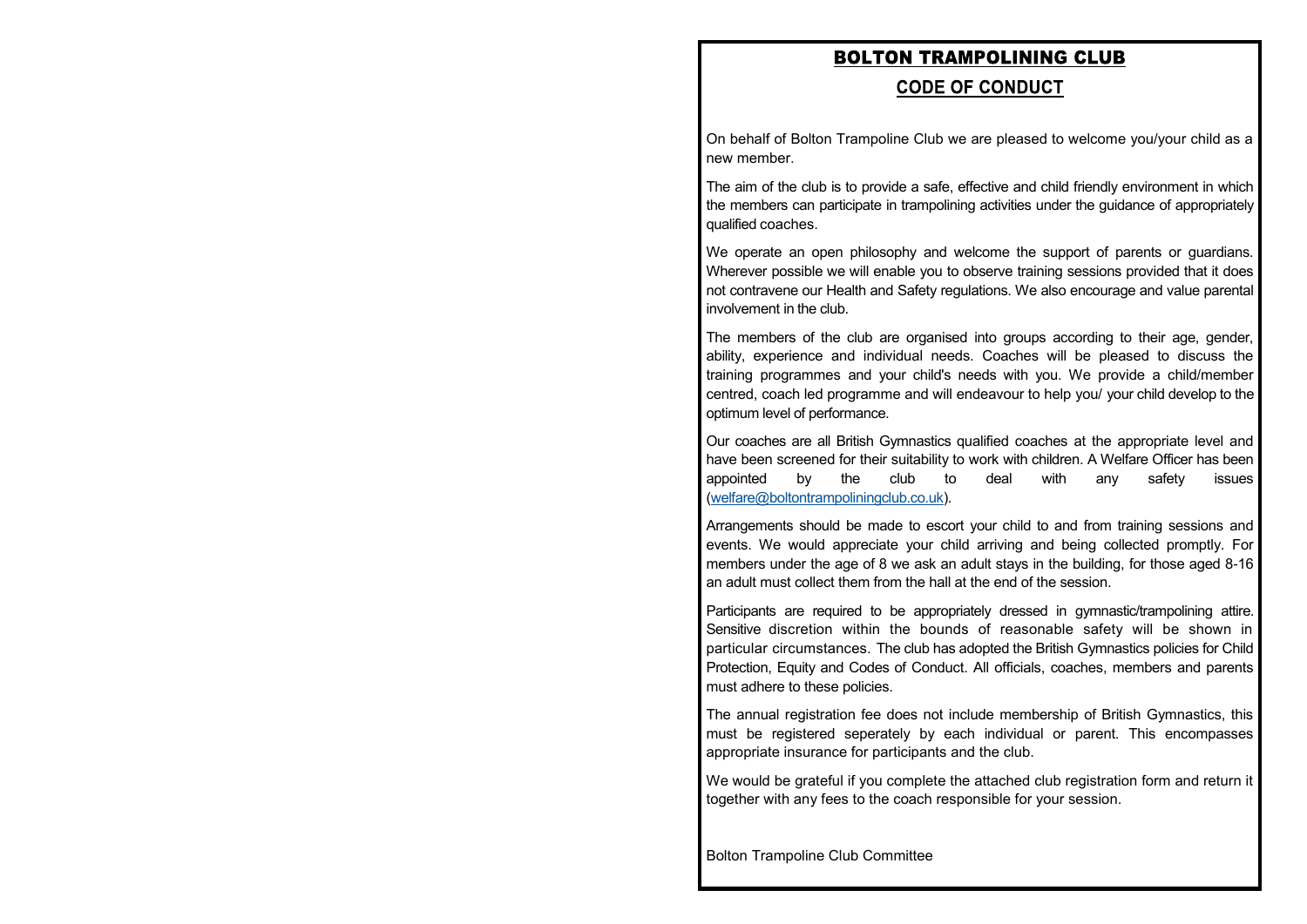# **CODE OF CONDUCT**

# **CHILD PROTECTION POLICY**

The Bolton Trampoline Club is committed to ensuring that those working with children and vulnerable adults adopt best practice to ensure the health. safety and welfare of the participants and staff.

The club will endeavour to promote the highest standards of care for all members, staff and officials by:

- The adoption of the British Gymnastics Health, Safety and Welfare guidelines.
- The adoption of the British Gymnastics guidelines for the Protection of Children and Vulnerable adults.
- The appointment of a Welfare Officer (Child Protection Officer) to whom grievances or complaints can be made confidentially.
- Ensuring that staff members are suitably trained in Child Protection and Health, Safety and Welfare issues.
- Ensuring that coaches and officials have been screened to confirm their suitability to work with children. Where appropriate this will include DBS disclosure.
- Ensuring that best coaching practice guidelines are followed at all times.
- Ensuring that grievances or complaints are dealt with promptly and in accordance with the grievance procedures.
- Ensuring that a minimum of two responsible adults are present at all training sessions or events.
- Ensuring that the participants and/or parents are aware of the purpose of videoing, filming or photography during training or events.
- Having a zero tolerance level of poor practice, bullying or any potential forms of abuse.

# BOLTON TRAMPOLINING CLUB **Registration Form & Participation Agreement**

Trampolining and conditioning is a vigorous athletic activity. It involves repetitive contact with the trampoline bed, often whilst inverted or in a variety of landing positions. Due to the nature of the activity there is an inherent risk and the possibility of injury. It is vital for all members to follow the coaches' instructions, safety rules and code of conduct at all times.

Please read the information below and complete the checklist before signing your consent. After the form is complete, please detach and return to the club representative.

#### **You must be 18 years or older to complete this agreement.**

#### **Bolton Trampolining Club reserve the right to request proof of age or identity prior to acceptance of this completed form.**

I confirm that I understand the element of risk in trampolining activities and I am willing (for my child) to participate adhering to the safety rules and code of conduct. I have declared any medical condition the coaches should be aware of. I confirm that (my child is) I am physically fit and healthy to participate in trampolining activities and I will advise of any change.

I give consent for the coaches to act accordingly in the event of any accident or illness and consent that any necessary treatment can be administered. In the event that I cannot be contacted I hereby authorise the hospital to perform any necessary emergency treatment.

I will inform the club of any changes of emergency contact information.

I agree to registering as a member of British Gymnastics

I agree to photographic material of myself (my child) to be used for publicity purposes including the club's website.

I agree to my (my child's) information to be held by British Gymnastics

I agree to Bolton Trampoline Club to contact me via email and text message

I am aware that if my child is under the age of 8 they will require a parent/guardian to be present for the duration of the lesson.

If your child is over 8 they will need to be dropped off and collected from inside the hall. Please make the coach aware who will be collecting them. If you wish for your child to leave or arrive without supervision, you will be required to fill in the pick up/drop off form.

Name Signature

On Behalf Of Date Date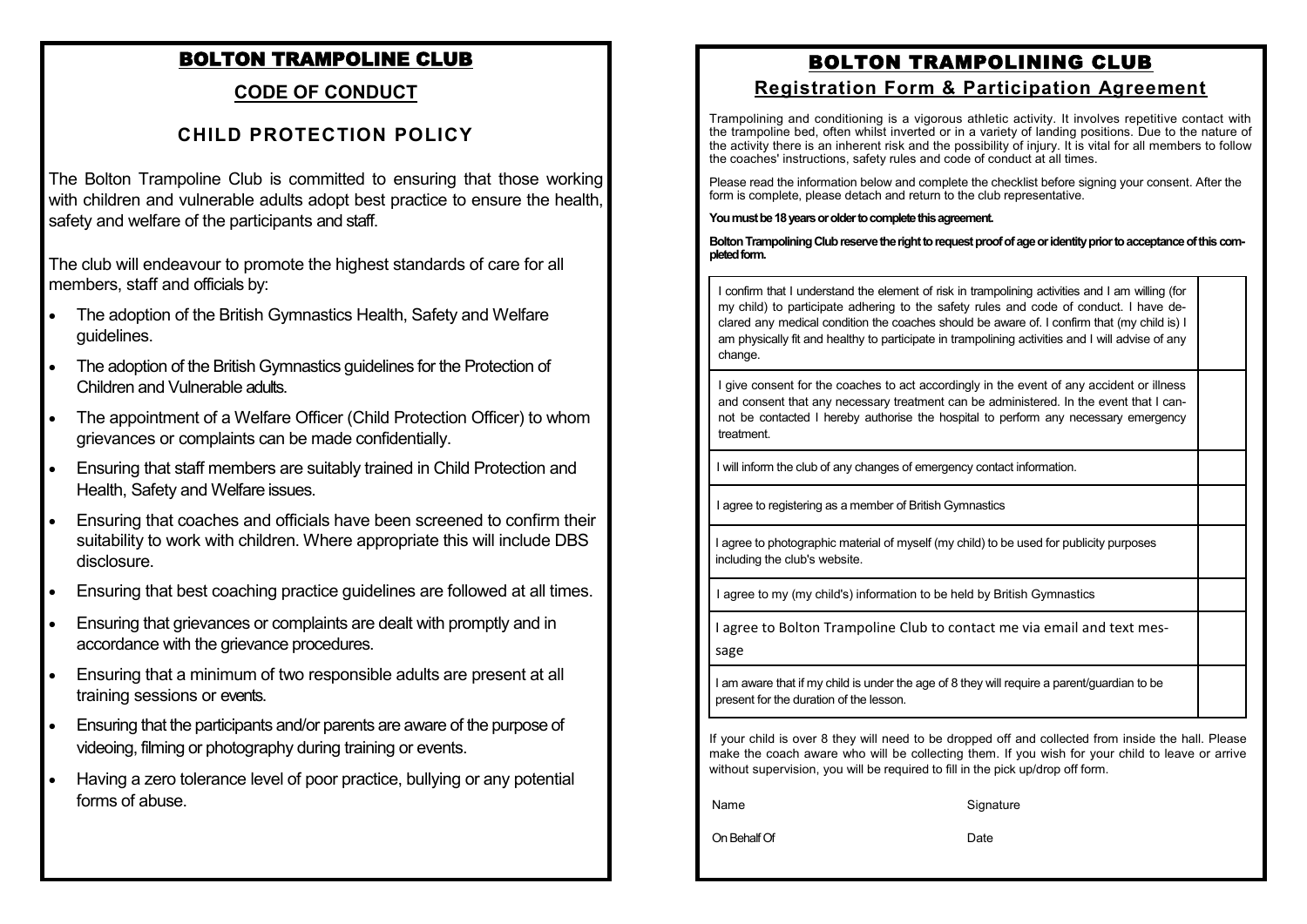### CODE OF CONDUCT

#### **PARTICIPANTS**

We are fully committed to safeguarding and promoting the well-being of all our members. The club believes it is important that members, coaches, administrators and parents associated with the club should at all times, show respect and understanding for the safety and welfare of others. Therefore, members are encouraged to be open at all times and share any concerns or complaints that they may have about any aspect of the club with the club welfare officer [welfare@boltontrampolineclub.co.uk](mailto:welfare@boltontrampolineclub.co.uk)

As a member of Bolton Trampoline Club you are expected to abide by the following club rules:

- All members must participate within the rules and respect coaches, judges and their decisions.
- All members must respect opponents and fellow club members.
- Members should keep to agreed timings for training and competitions or inform their coach if they are going to be late.
- Members must wear suitable attire for training and events as agreed with the coach.
- Keep all long hair tied back.
- Remove all body jewellery.
- Members must pay any fees for training or events promptly.
- Members must not smoke, consume alcohol or take drugs of any kind whilst representing the club at competitions or other events.
- Members should treat all equipment with respect.
- Members must inform the head coach of any injuries or illness they may have before the warm-up begins.
- Members should not eat or chew gum during a session.
- Members must not use bad language.
- Members should remain with coaches at the end of a session until collected by their parent or guardian.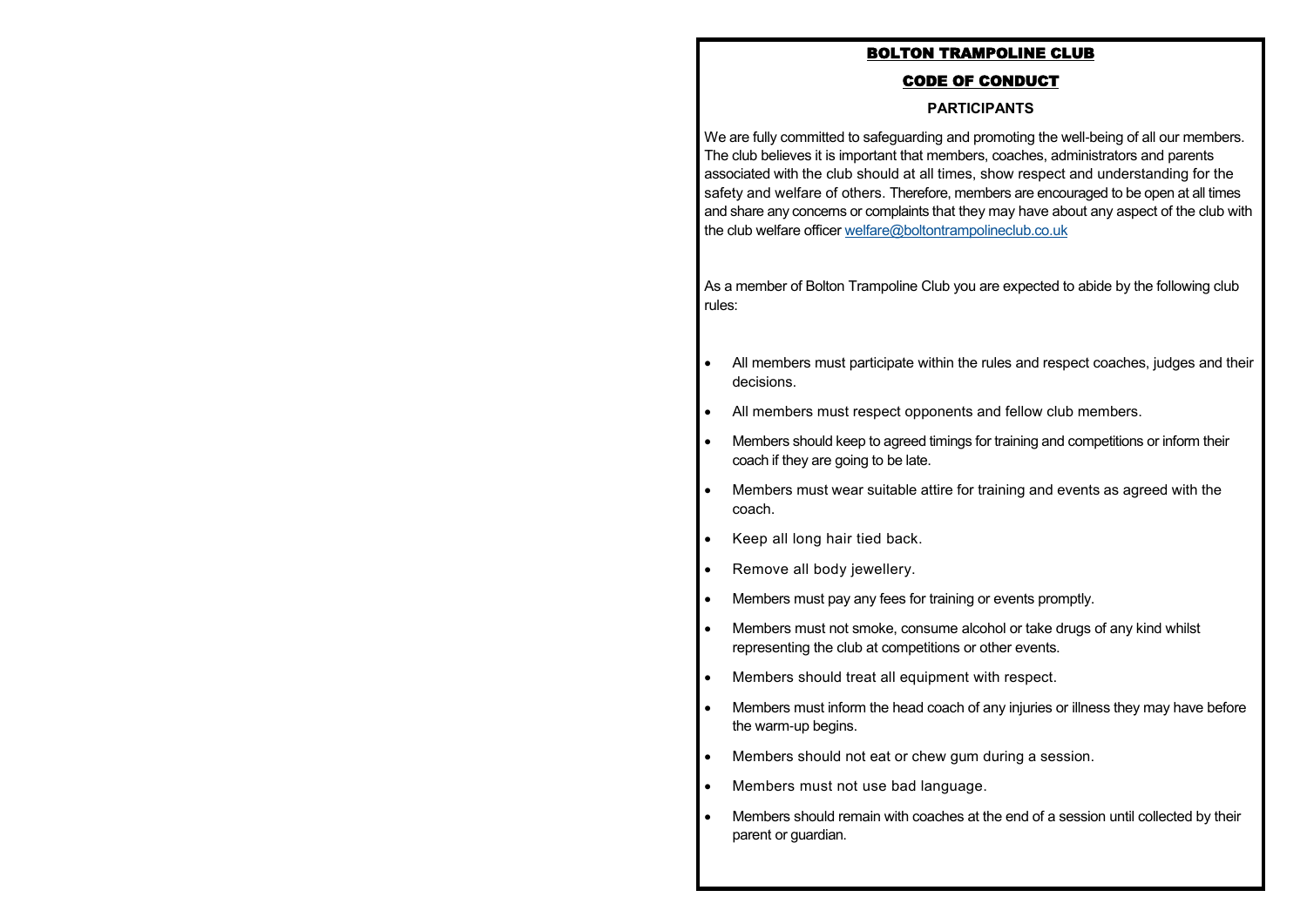# **CODE OF CONDUCT**

# **PARENTS / GUARDIANS**

Encourage your child to learn the rules and participate within them.

- Discourage challenging /arguing with officials.
- Publically accept officials' judgements.
- Help your child to recognise good performance, not just results.
- Set a good example by recognising good sportsmanship and applauding the good performances of all.
- Never force your child to take part in sport.
- Always ensure your child is dressed appropriately for the activity and has plenty to drink.
- Keep the club informed if your child is ill or unable to attend sessions.
- Endeavour to establish good communications with the club, coaches and officials for the benefit of all.
- Share any concerns or complaints about any aspect of the club through the approved channels.
- Use correct and proper language at all times.
- Never punish or belittle a child for poor performance or making mistakes.
- Always collect your child promptly at the end of a session.
- Support your child's involvement and help them to enjoy their sport.

# BOLTON TRAMPOLINE CLUB

### **Registration Form & Participation Agreement**

| Name                                                                          |       | Address       |
|-------------------------------------------------------------------------------|-------|---------------|
|                                                                               |       |               |
|                                                                               |       |               |
| Gender (Circle)                                                               | [MIF] | Date of Birth |
| <b>Medical Conditions</b>                                                     |       |               |
| Allergies \<br>Medication of<br>which the club or<br>coach should be<br>aware |       |               |

| <b>Details of Emergency Contact 1</b> |                      |
|---------------------------------------|----------------------|
| Name                                  | Relationship         |
| Tel No (Mob)                          | <b>Email Address</b> |
| Tel No (Other)                        |                      |

| <b>Details of Emergency Contact 2</b> |               |
|---------------------------------------|---------------|
| Name                                  | Relationship  |
| Tel No (Mob)                          | Email Address |
| Tel No (Other)                        |               |

| Details to contact if lessons are cancelled |               |
|---------------------------------------------|---------------|
| Name                                        | Relationship  |
| Tel No (Mob)                                | Email Address |
| Tel No (Other)                              |               |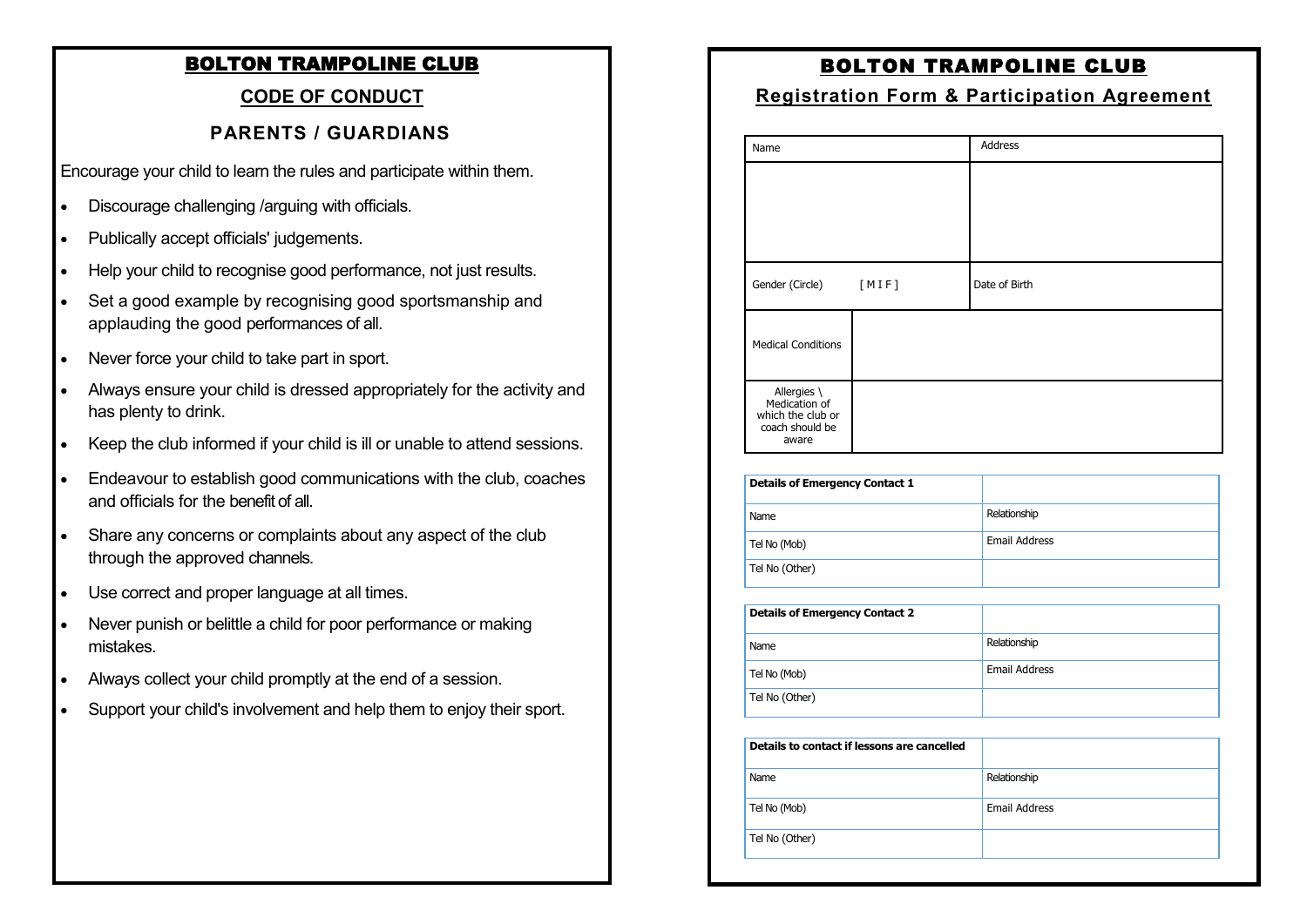### **CODE OF CONDUCT**

#### **Bolton Trampoline Club privacy notice – members**

At Bolton Trampoline Club we take your privacy seriously and will ensure our personal information is kept secure. We provide gymnastics activities and are registered with England Gymnastics and British Gymnastics who govern the sport and offer competitions and events in which we may participate.

#### **How we use information about you**

We need to process information about you or your child for the following reasons:

#### • Contractual purposes

To provide the gymnastics activity you have requested, communicate with you about this activity, changes to our terms and conditions and to process payments (if relevant).

#### • Legitimate interests

To meet the legitimate aims of the club and ensure your child is well supported and safe whilst participating in gymnastics. This includes:

Carrying out any relevant risk assessments:

Some individuals may present with a medical condition that may be a risk of harmed from participating in gymnastics. It is vital that you share any relevant medical information. We will ask for your agreement to undertake any appropriate assessments.

Identifying any reasonable adjustments and adaptations to support inclusion:

If you or your child has a disability or any special needs, we will review the information you have provided to help us identify any actions we can take to support inclusion. We may need to ask you for more information to help us in this process.

Responding to any comments, questions or complaints you may send us.

Maintaining class attendance records and contact details for emergency purposes.

Filming and taking photos for coaching purposes and/or to promote the club on our website, club social media account and in communications. All film and photos of children will only be published in line with our safeguarding policy. You have the right to object to any of the above uses of your information by contacting us. Please note that in some cases, this may affect our ability to carry out the things we need to do for you to take part in gymnastics. • Legal reasons

To comply with applicable laws and protect legitimate club interests and legal rights. This includes, but is not limited to the use of your information relating to legal claims and compliance and regulatory activity. • Marketing

#### With your consent, we may send you information by email, SMS or via social media about club news, activities, products and opportunities that we think will be of interest to you. You can ask BG to stop sending you this information at any point by amending your preferences in 'My Account', or, if applicable, by following the instructions in the relevant communication.

#### **Why we share your information**

We will not share your information with any other organisations except with your consent or in exceptional/emergency circumstances where we believe that the sharing of information about you is vital to protect you, your child or another person.

If you/your child want(s) to enter a competition provided by an external organisation, we will, with your agreement, share the information required to enter the event, usually name, DOB and gender. Most competitions are large events and there are likely to be photographers and people filming.

#### **Individual rights**

You have the right to see the personal information British Gymnastics hold about you. You can log in to 'My Account' at any time to view/amend/delete the information we hold about you on this system. You can also request a copy of any other information we hold by writing to us.

If we do hold other information about you, you can ask us to delete it or correct any inaccuracies. We will either make the requested amendments or provide an explanation as to why we are not making changes.

If you leave the club, you can amend your BG club registration by logging into 'My Account' on the BG website. If you do this, the information you have provided will be archived for 60 days. During this period, you can transfer your information to another club. After this period, the information you have provided will be deleted, except where there is a legitimate and lawful reason to continue to hold your data. In the absence of a legitimate and lawful reason to retain any other information we hold about you, this will be delete after 12 months, unless you re-join the club within that period.

#### **Changes to the privacy notice**

We keep our privacy notices under regular review. This privacy notice was last updated on 1st October 2017.

# BOLTON TRAMPOLINE CLUB

### **CODE OF CONDUCT**

### **CLUB COACHES, OFFICIALS AND VOLUNTEERS**

The essence of good ethical conduct and practise is summarised below. All Club Coaches, Officials and Volunteers must:

- Consider the well being and safety of participants before the development of performance.
- Develop an appropriate working relationship with performers based on mutual trust and respect.
- Hold the appropriate, valid qualifications and insurance cover.
- Make sure all activities are appropriate to the age, ability and experience of those taking part and ensure all participants are suitably prepared physically and mentally when learning new skills.
- Display consistently high standards of behaviour and appearance, dressing suitably and not using inappropriate language at any time whilst involved with club activities.
- Never consume alcohol immediately before or during training or events.
- Obtain prior agreement from the parent/guardian of performers before transporting them anywhere (e.g. training or competitions)
- Never have performers stay overnight at your home.
- Never exert undue influence over performers to obtain personal benefit or reward.
- Always report any incidents, referrals or disclosures immediately, following the appropriate guidelines set out in the British Gymnastics Child Protection procedures.
- Never condone rule violations or use of prohibited substances.
- Make sure that confidential information is not divulged unless with the express approval of the individual concerned.
- Promote the positive aspects of the sport (e.g. fair play).
- Encourage performers to value their performances and not just results.
- Follow all guidelines laid down by British Gymnastics and Bolton Trampoline Club.